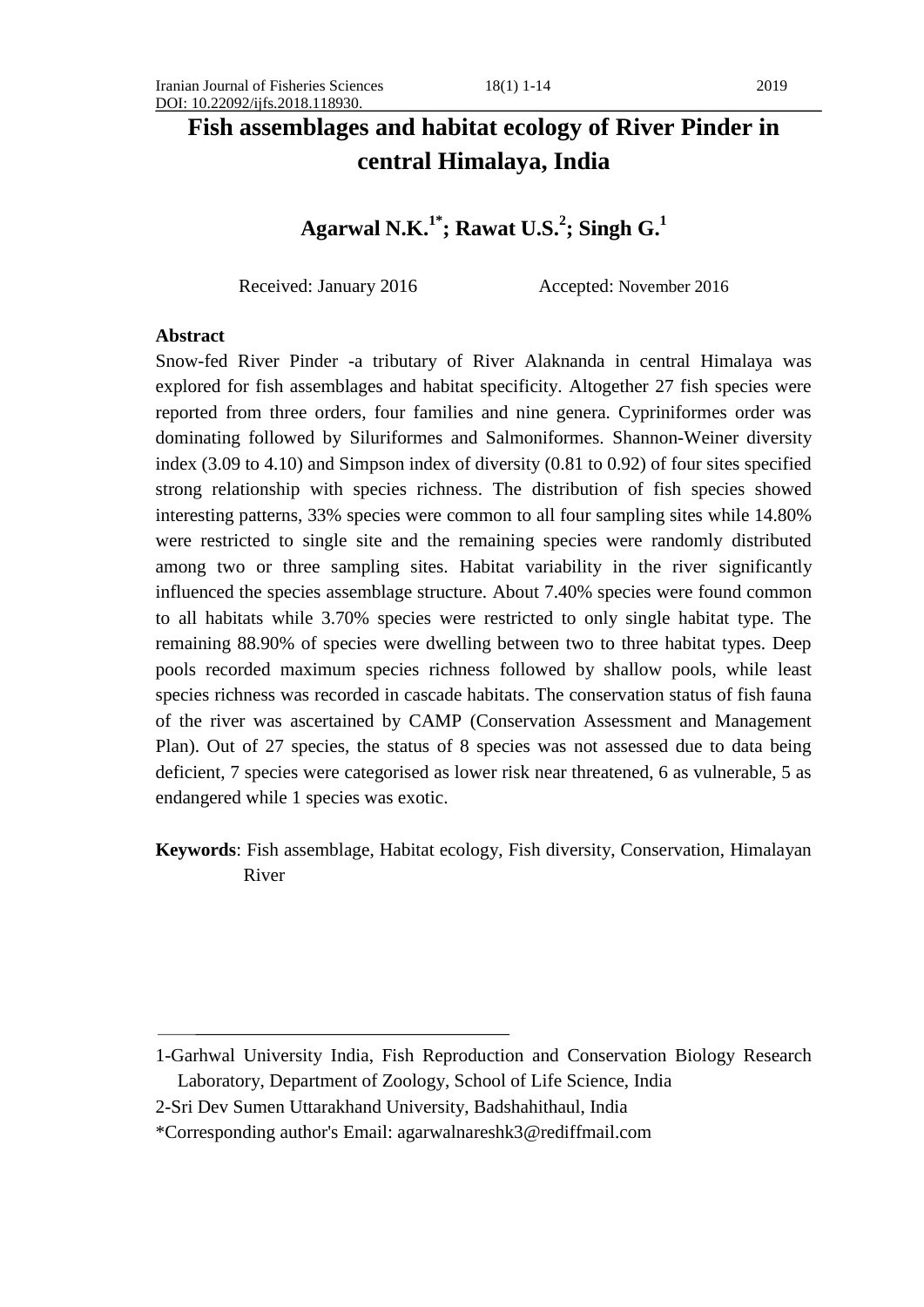#### **Introduction**

The understanding of fundamental characteristics of biological assemblages is the first step toward the development of effective conservation policies. The assemblage composition pattern of fishes and their relationships to biotic and abiotic factors is very important. The distributional patterns of fishes are controlled by dispersal mechanism, historical factors (connecting pathways, dispersal barriers) and tolerance to environmental factors (Carter *et al*., 1980). The climatic conditions, geological vegetation, land use and topographic conditions in a basin determine the hydrology and chemistry of waters with direct effects on the stream organisms (Wiley *et al*., 1997).

 Multiple factors are thus associated with distributional pattern and composition of fish assemblages. The river size (surface area and mean annual discharge of river) and availability of energy are two important factors influencing fish species richness patterns (Oberdorff *et al*., 1995). Some biological factors like competition and predation are also important dependable factors for species richness (Grossman, 1982; Moyle and Vondracek, 1985). Nevertheless, according to Gorman and Kar (1978) some physical factors like habitat heterogeneity is an important factor controlling species richness and distributional pattern. Along with these factors, some other important factors viz. physico-chemical attributes, water temperature, flow regime and channel morphology also play a crucial role in the distribution of fish species

(Schlosser, 1982). The river continuum concept (Vannote *et al*., 1980) proposed that aquatic communities exhibit predictable variations according to their longitudinal position within a hydrographic basin. Unfortunately on the global scale over the last century, various riverine ecosystems have endured from intense human interventions and natural disasters resulting in habitat loss and degradation, alteration in hydro chemistry and river geomorphology. The riverine ecosystem of the upper Ganga River basin in central Himalaya is also degrading continuously as a consequence of human interventions and natural cataclysmic events in the past. This continuous degradation is proving highly detrimental for many of the inhabitant fish species (Agarwal *et al*., 2011). According to Kerr (1997), when anthropogenic manipulations result in threatening habitats, the understanding of species richness patterns is critical in facilitating the choice of species and habitats for their conservation.

 The River Pinder, an important tributary of river Alaknanda of the Ganga river River system in the Himalayan region (Garhwal) of India is also affected by a number of alterations due to human intervention and natural cataclysmic events (land sliding, cloud bursting and flooding). The river characteristics governing the distributional patterns of aquatic fauna are thus altering. In fact these alterations may possibly distress the patterns of distributions of resident fish fauna of this river. Studies on the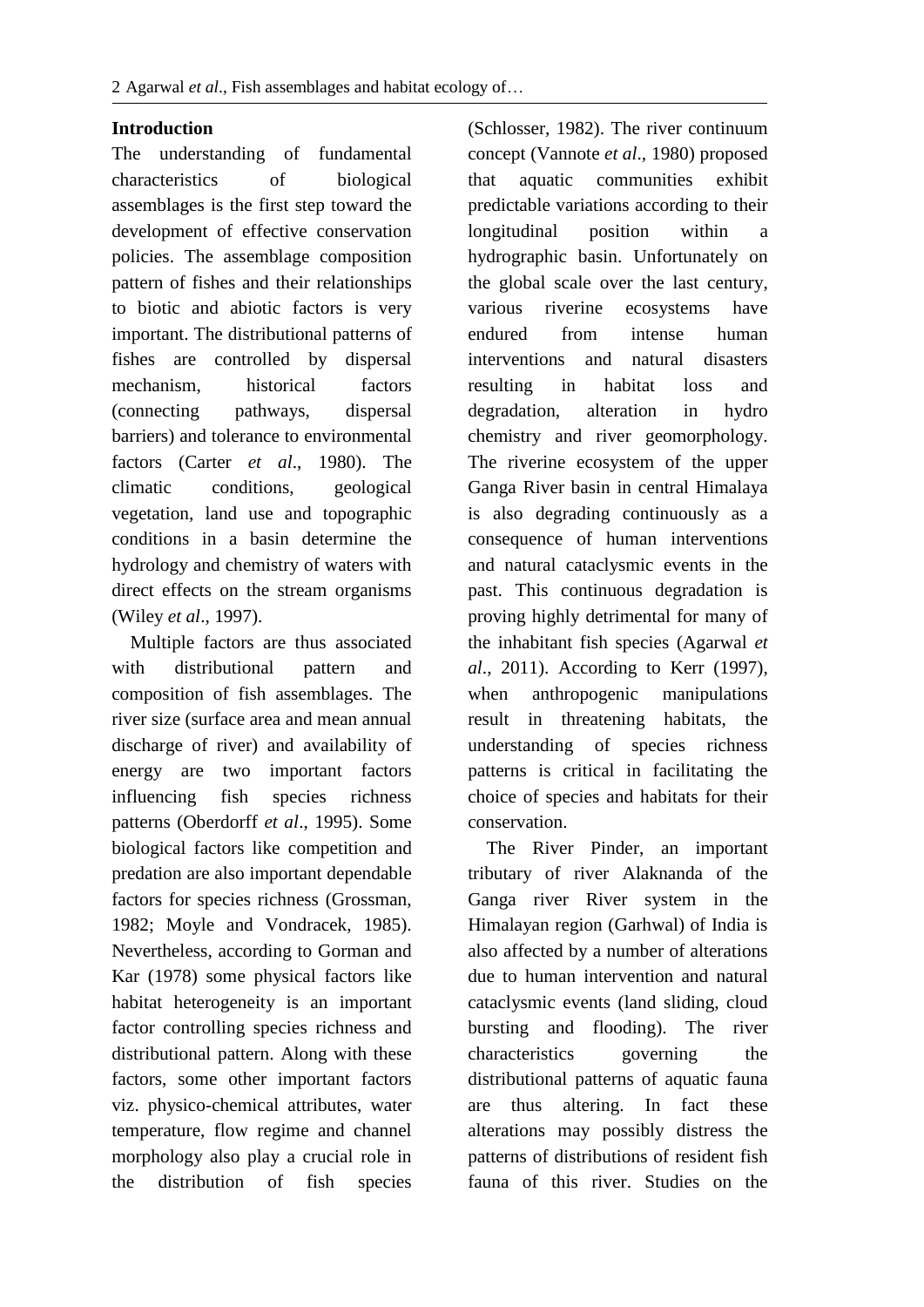distributional pattern of fish assemblages have been conducted in the western Ghat (India) (Arunachalam, 2000; Bhat, 2004) while the upland of Garhwal remained unnoticed. However, River Pinder was explored three decades earlier only from the viewpoint of its fish diversity (Badola, 1979; Singh *et al*., 1987). Thus the present study on River Pinder has been conducted to understand the distributional patterns of fish fauna in the uplands of Garhwal Himalaya (India). Besides, the study also aimed to know the current status of fish fauna with information on important physicochemical attributes of the river.

#### **Materials and methods**

#### *Study area*

The study was conducted on a snow-fed Himalayan River Pinder (latitude  $30^0$ ) 15.48'N, longitude 79<sup>0</sup> 13.10'E) - a major left bank tributary of River

Alaknanda of the upper Ganga river system in India. It originates from the Pindari Glacier (5200 masl) lying between Nanda Devi and Nanda Kot peaks. Thereafter, the river maintains a east-west direction and travels ~124 km before merging with river Alaknanda at Karanprayag (760 m asl). It cuts a gorge in thick glacial deposits for nearly 10 km. In the upper reaches, the river has a steep gradient and flows through sedimentary rocks and large boulders, thereafter it meanders through quart schists. Important tributaries joining River Pinder are Kail Ganga, Pranmati, Meing, Kewar, Chopta and Ata Streams. Four sampling sites viz. S-1, S-2, S-3 and S-4 were selected covering the middle and lower stretches of the river (Table 1, Fig. 1) considering heterogeneity in habitat and substratum, altitudinal gradient and hydro chemistry.



**Figure 1: Geographical location of Pinder River and sampling sites, A) India map showing Uttarakhand state, B) Alaknanda river system in central Himalaya, C) Sampling sites located along the Pinder River.**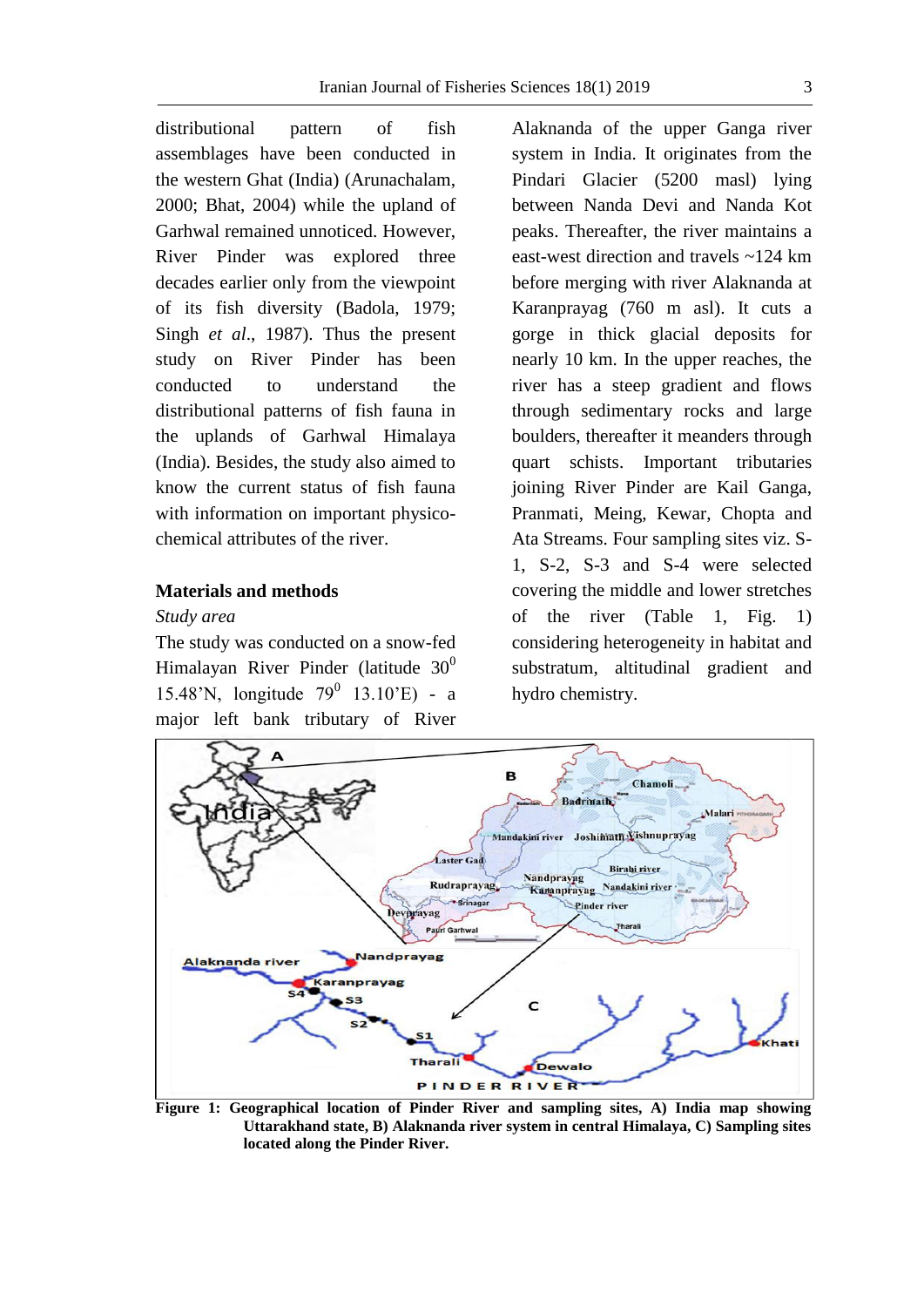| Table 1: Description of sampling sites. |              |                    |                               |  |  |  |
|-----------------------------------------|--------------|--------------------|-------------------------------|--|--|--|
| <b>Sampling sites</b>                   | Location     | <b>Altitude</b>    | <b>Dominant Habitat types</b> |  |  |  |
| $S-1$                                   | Naryan bagar | 846 m sl           | Cascade and rapids            |  |  |  |
| $S-2$                                   | Nauli        | $820 \text{ m}$ sl | Rapids and riffles            |  |  |  |
| $S-3$                                   | Simli        | 793 m sl           | Riffles and runs              |  |  |  |
| S-4                                     | Karanprayag  | $762 \text{ m}$ sl | Run, riffles and pools        |  |  |  |

4 Agarwal *et al*., Fish assemblages and habitat ecology of…

## *Fish collection*

Experimental fishing was done bimonthly during the period 2011-2013. The fishing is performed by cast nets (dia 1-2 m and mesh size 1.8 cm) and gill nets (mesh size 1.2 x 1.2 cm, L x B, 12 x 1.0 m). The region specific traditional fishing methods viz. baur or phans, atwal, goda, hammering, hooks and hand picking, were also used (Singh and Agarwal, 2014). Fish samples from different study sites were preserved separately in 10% formalin for taxonomic identification based on morphometric, meristic and descriptive characteristics following Day (1958), Talwar and Jhingran (1991), Badola (2009) and Jayaram (2010).

*Physico-chemical attributes and Habitat characteristics*

For the analysis of physico-chemical attributes, water sample were analysed on the spot at each study site. Water temperature was measured using a mercury thermometer with a range of 0- 50  $^{\circ}$ C. Water velocity was measured by the float method. pH was measured using a digital pH meter. Dissolved oxygen, free  $CO<sub>2</sub>$ , total alkalinity, turbidity and TDS were analysed following APHA (2005). Substratum type at various sampling sites was classified into large boulders, small boulders, cobbles, coarse gravels, fine gravel and sand. The stream habitat was classified by following Armantrout (1999) as pool (shallow and deep pool), riffle, rapid, run and cascade type of habitat. Classification of habitat types and their description during the study is outlined in Table 2.

| Habitat<br><b>Type</b> | <b>Description</b>                                                                                                                                                                                                        |
|------------------------|---------------------------------------------------------------------------------------------------------------------------------------------------------------------------------------------------------------------------|
| Pools                  | A segment of the stream with reduced current velocity, depth exceeding than<br>surrounding habitats.                                                                                                                      |
| Run                    | An area of swiftly flowing water with gradient over 4% with minor surface agitation<br>and in which slope of the water surface is roughly parallel to the overall gradient of the<br>stream.                              |
| <b>Riffles</b>         | A relatively shallow area with gradient less than 4% with swift flowing water<br>completely or nearly covering obstructions and substrate of smaller rock gravel or<br>bedrock having surface or subsurface agitation.    |
| Rapid                  | A relatively deep stream section with swift currents and gradient exceeding 4%<br>resulting in series of short drops, considerable surface agitation, pocket pools and rock<br>and boulders exposed at all but high flows |
| Cascade                | An area of continuous stepping with low water depth and swiftly flowing water.                                                                                                                                            |

| Table 2: Various habitat types with their description |  |  |  |  |
|-------------------------------------------------------|--|--|--|--|
|                                                       |  |  |  |  |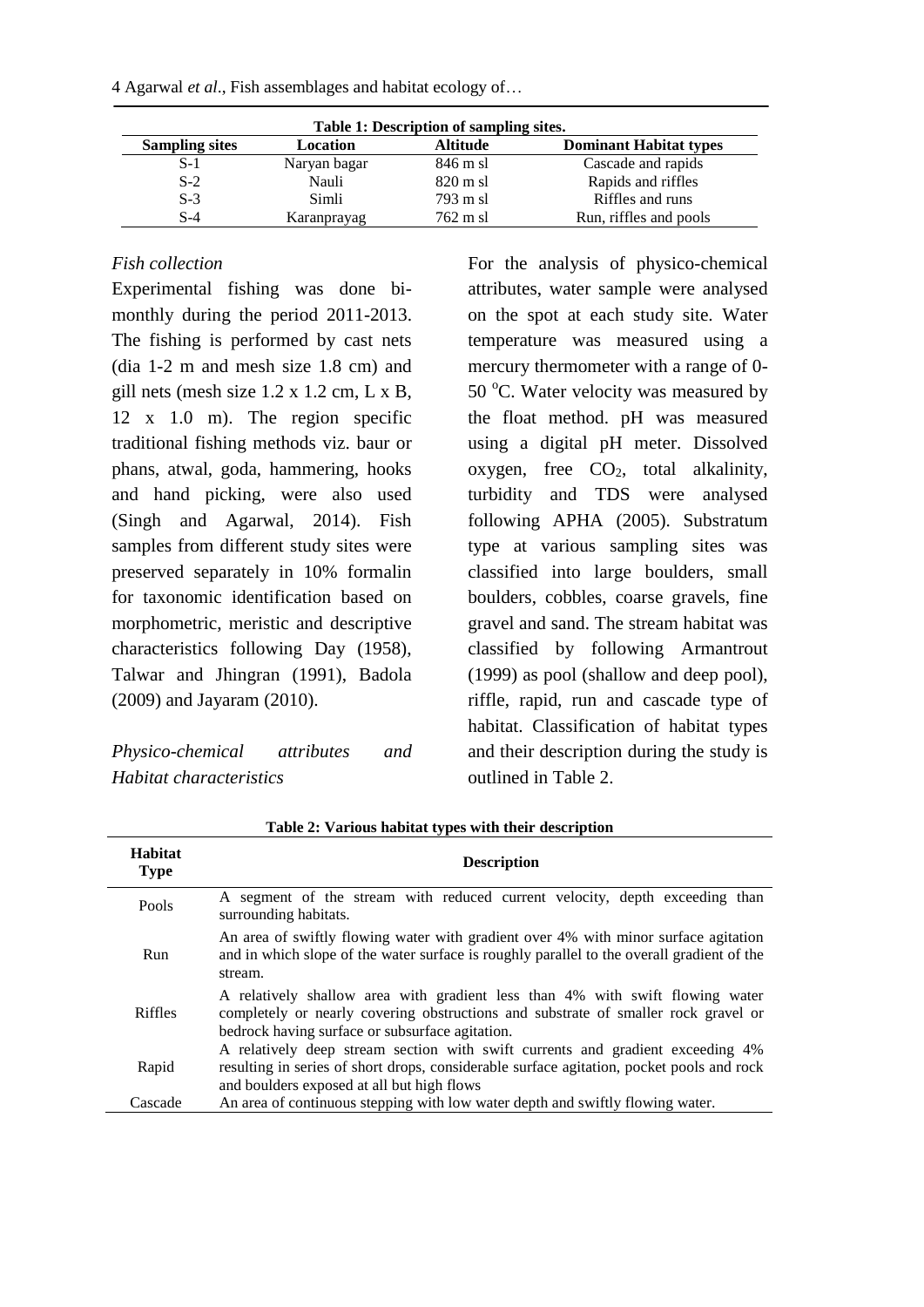#### *Data analysis*

|                                      |  | The relative abundance (RA) of fish |  |  |  |  |  |  |
|--------------------------------------|--|-------------------------------------|--|--|--|--|--|--|
|                                      |  | species across the study sites was  |  |  |  |  |  |  |
| worked out by the following formula. |  |                                     |  |  |  |  |  |  |

RA = Number of samples of particular species×100/Total number of samples.

The fish species diversity indices at each site was calculated following Simpson (1949)

$$
D=1-\sum\frac{\text{ni}(\text{ni}-1)}{\text{N}(\text{N}-1)}
$$

Where, ni=the total number of individuals of a particular species;  $N=$ the total number of individuals of all species.

 The Shannon and Wiener (1963) diversity index was also calculated for each sampling site.

$$
H = \sum_{i=1}^{n} \left( \frac{n i}{N} \log 2 \left( \frac{n i}{N} \right) \right)
$$

Where *H*=Shannon- Wiener index of diversity; *ni*=total numbers of individuals of species, *N*=total number of individuals of all species.

 Bi-variant Pearson Correlation coefficient of various physico-chemical attributes with fish species richness was calculated by using statistical software SPSS version 10.0.

#### **Results**

#### *Species diversity and abundance*

Twenty seven fish taxa, representing four families and three orders were recorded. Cypriniformes was the dominating order which included 77.78% of fish species followed by Siluriformes with 18.52% and Salmoniformes with 3.70% of fish species. Among the families, Cyprinidae was the dominating family (15 species) followed by Cobitidae (6 species), Sisoridae (5 species) and Salmonidae with 1 species (Table 3). Maximum fish diversity was recorded from sampling site S-3 followed by S-4, S-2 and S-1, respectively. The Shannon-Weiner diversity index and Simpson diversity index of four different sites specified strong relationship with overall species richness and showed considerable variation. The Shannon Weiner diversity index ranged from 3.10 to 4.10 and Simpson diversity index ranged from 0.81 to 0.92 (Table 4). The fish assemblage of river was composed of mainly small-sized fishes (10- 25 cm) with few large sized samples of mahseer and snow trout (25- 50 cm).

| Table 3: Species richness, relative abundance (RA) and conservation status of fish fauna of River |  |  |
|---------------------------------------------------------------------------------------------------|--|--|
| Pinder.                                                                                           |  |  |

|                             | <b>Threat status</b> | Relative abundance $(\% )$ |       |       |       |         |  |
|-----------------------------|----------------------|----------------------------|-------|-------|-------|---------|--|
| <b>Order/family/species</b> |                      | $S-1$                      | $S-2$ | $S-3$ | $S-4$ | Average |  |
| <b>Order Cypriniformes</b>  |                      |                            |       |       |       |         |  |
| 1. Family Cyprinidae        |                      |                            |       |       |       |         |  |
| Barilius barila             | VU                   | 0.00                       | 3.40  | 2.74  | 1.79  | 2.03    |  |
| B. barna                    | LRnt                 | 0.00                       | 2.04  | 1.71  | 0.00  | 0.85    |  |
| <b>B.</b> bendelisis        | LRnt                 | 4.88                       | 5.44  | 3.42  | 5.37  | 4.69    |  |
| B. shacra                   | LRnt                 | 1.83                       | 4.76  | 0.00  | 2.39  | 1.92    |  |
| B. vagra                    | VU                   | 0.00                       | 2.04  | 3.08  | 0.00  | 1.28    |  |
| Crossocheilus latius latius | DD                   | 0.00                       | 0.00  | 3.42  | 4.48  | 2.67    |  |
| Garra gotyla gotyla         | VU                   | 3.05                       | 6.12  | 4.79  | 3.58  | 4.26    |  |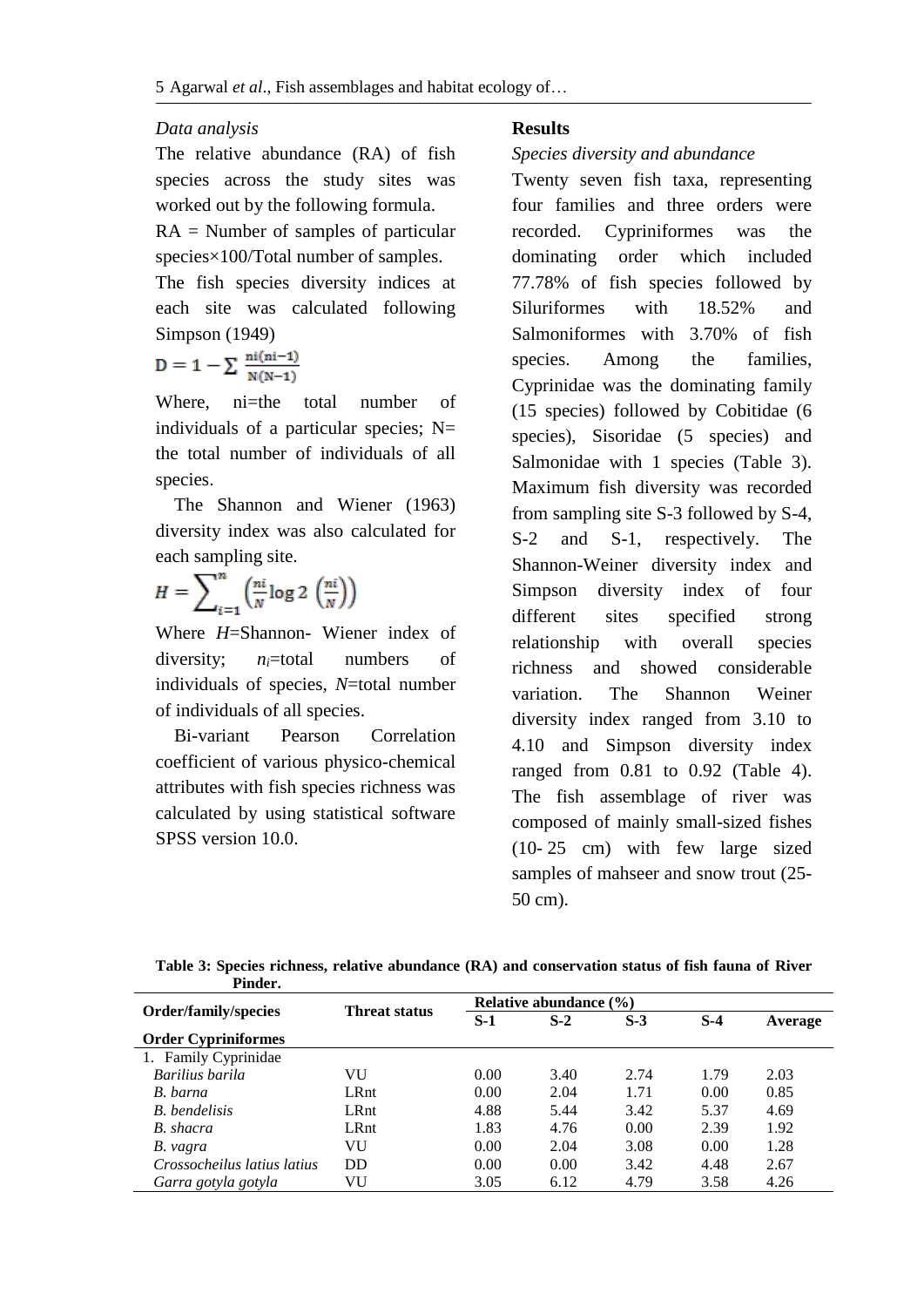6 Agarwal *et al*., Fish assemblages and habitat ecology of…

| <b>Table 3 continued:</b>    |           |      |      |      |      |      |
|------------------------------|-----------|------|------|------|------|------|
| G. lamta                     | NA        | 4.88 | 0.68 | 3.42 | 0.00 | 2.03 |
| Schizothoraichthys progastus | LRnt      | 4.27 | 0.00 | 2.74 | 5.97 | 3.73 |
| Schizothorax plagiostomus    | NA        | 21.3 | 23.8 | 13.7 | 13.4 | 16.5 |
| S. richardsonii              | VU        | 29.9 | 34.0 | 18.8 | 19.4 | 23.3 |
| Tor chilinoides              | <b>NA</b> | 2.44 | 1.36 | 3.08 | 3.28 | 2.77 |
| <i>T.</i> hexasticus         | NA        | 0.00 | 2.04 | 2.40 | 0.00 | 1.07 |
| T. putitora                  | EN        | 2.44 | 0.00 | 4.11 | 5.37 | 3.62 |
| T. tor                       | EN        | 0.00 | 0.00 | 0.00 | 4.48 | 1.60 |
| 2. Cobitidae                 |           |      |      |      |      |      |
| Noemacheilus bevani          | <b>NA</b> | 0.00 | 0.00 | 1.71 | 2.09 | 1.28 |
| N. gangeticus                | NA        | 0.00 | 2.04 | 2.74 | 0.00 | 1.17 |
| N. montanus                  | EN        | 2.44 | 3.40 | 3.42 | 4.48 | 3.62 |
| N. multifasciatus            | EN        | 1.83 | 0.00 | 0.00 | 1.49 | 0.85 |
| N. rupicola                  | LRnt      | 3.66 | 4.08 | 5.14 | 5.97 | 5.01 |
| N. savona                    | NA        | 0.00 | 0.68 | 3.77 | 0.00 | 1.28 |
| <b>Order Salmoniformes</b>   |           |      |      |      |      |      |
| 1. Family Salmonidae         |           |      |      |      |      |      |
| Salmo gairdnerii gairdnerii  | <b>NA</b> | 6.1  | 0.00 | 0.00 | 0.00 | 1.07 |
| <b>Order Siluriformes</b>    |           |      |      |      |      |      |
| 1. Family Sisoiridae         |           |      |      |      |      |      |
| Glyptothorax cavia           | EN        | 3.66 | 2.04 | 2.74 | 4.18 | 3.30 |
| G. madraspatanum             | VU        | 0.00 | 0.00 | 3.08 | 0.00 | 0.96 |
| G. pectinopterus             | LRnt      | 2.44 | 2.04 | 4.79 | 4.48 | 3.84 |
| G. telchitta                 | LRnt      | 0.00 | 0.00 | 0.00 | 2.39 | 0.85 |
| Pseudecheneis sulcatus       | VU        | 4.88 | 0.00 | 5.14 | 5.37 | 4.37 |
| <b>Species Richness</b>      |           | 16   | 17   | 22   | 19   |      |

EN- endangered, VU- vulnerable, LRnt- low risk near threatened, NA- Not assessed

| Diversity and diversity index | <b>Sampling sites</b> |      |      |      |  |  |
|-------------------------------|-----------------------|------|------|------|--|--|
|                               | S-1                   | S-2  | S-3  | S-4  |  |  |
| Species richness              |                       |      |      |      |  |  |
| Shannon – Weiner Index        | 3.31                  | 3.10 | 4.10 | 3.91 |  |  |
| Simpson's index of Diversity  | 0.85                  | ).81 | 0.92 | 0.91 |  |  |

## *Distribution pattern along various study sites*

The distribution of fish species showed interesting patterns by contributing varying percentages at different sites. Among the 27 species, nine species viz. *Schizothorax richardsonii* (23.3%) *S. plagiostomus* (16.5%), *Noemacheilus rupicola* (5.01%), *Barilius bendelisis*  (4.69%), *Garra gotyla gotyla* (4.26%), *Glyptothorax telchitta* (3.84%), *N. montanus* (3.62%), *G. cavia* (3.30%), *Tor chilinoides* (2.77%) were present at all four sites with varying RA. However, four species viz. *Tor tor* (1.60%), *Salmo gairdnerii gairdnerii*

(1.07%), *G. madraspatanum* (0.96%) and *G. telchitta* (0.85%) were found restricted to a single site only. All other species showed their random distribution among two or three sites, respectively.

 Varying percentages of different species were also recorded at various sites however the major contribution at all sites was made by *S. richardsonii*  and *S. plagiostomus.* At site S-1, *S. richardsonii* (29.9%), *S. plagiostomus* (21.3%), *S. gairdnerii gairdnerii* (6.1%) and *B. bendelisis*, *G. lamta*, *Pseudecheneis sulcatus* each (4.88%) made the major contribution. At site S-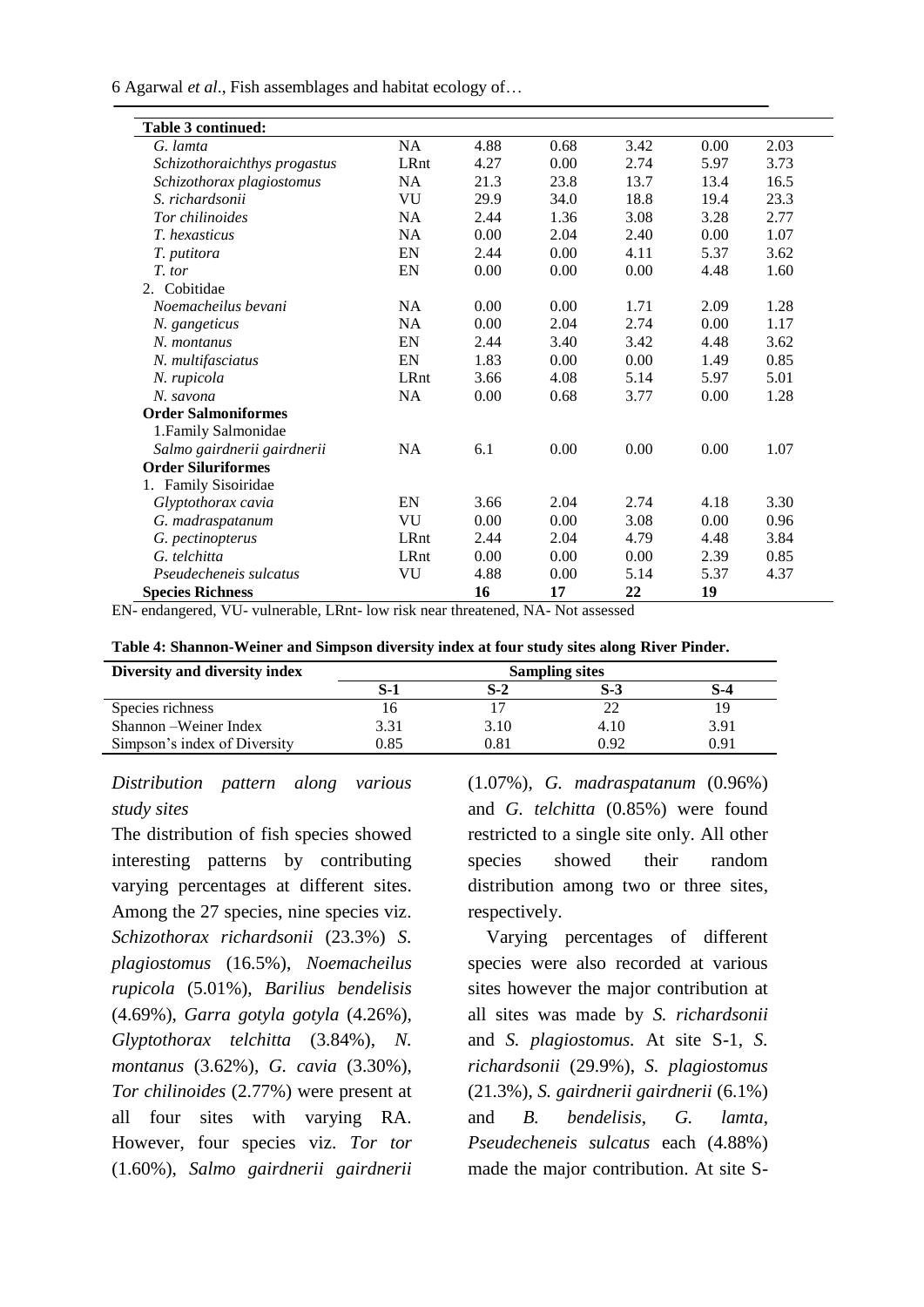2, along with the major contribution of *S. richardsonii* (34.0%) and *S. plagiostomus* (23.8%), some other species viz. *G. gotyla gotyla* (6.12%), *B. bendelisis* (5.44%), and *B. shacra* (4.76%) showed considerable occurrence. At site S-3, *S. richardsonii* (18.8%), *S. plagiostomus* (13.7%), *N. rupicola (*5.14%), *P. sulcatus* (5.14%), *G. gotyla gotyla (*4.79%) and *G. pectinopterus* (4.79%) altogether comprised more than 50 % of the total catch. At site S-4, in the lower stretch, *S. richardsonii* (19.4%) and *S. plagiostomus* (13.4%) again made major contributions along with *Schizothoraichthys progastus* (5.97%), *N. rupicola* (5.97%), *B. bendelisis*  (5.37%), *Tor putitora* (5.37%), and *P. sulcatus* (5.37%).

## *Pattern of species richness and abundance along the altitudinal gradient*

The variation in altitude gradient among all four study sites was however less than 100 meters but in between this range species richness and abundance response was significant. From site S-4 to S-3 species richness was positively correlated with altitude gradient while upstream site S-3 towards site S-1, species richness and abundance were negatively correlated with altitude gradient. Except for site S-3, correlation (r) between the species richness and altitude gradient among the three sites was highly negative  $(r = -0.99)$ . Abrupt fall in total species richness was observed from site S-3 to S-2 and further it was decreasing slowly.

*Association of species composition to habitat ecology*

Variation in species richness and abundance was observed with change in habitat (Table 5). Deep pool habitat recorded the maximum fish species richness (21 species) followed by shallow pool habitat (18 species). Least species richness (8 species) was recorded in cascade habitats. The habitat types (riffle and rapid) having comparatively high turbulence and high velocity showed minute variations with each other in species richness. All other habitats, pool, run and cascade showed the considerable differences with each other in species richness. Deep and shallow pool habitats were dominated in the lower stretch while rapids and cascade habitats were common in middle and upper stretch of the river. The present study observed the habitat preference of different species. The shoals of lesser barils (*Barilius* spp) preferred mostly the shallow pool habitat however they were occasionally reported from deep pool and run habitat. Small sized loach aggregations (*Noemacheilus* spp) preferred both the shallow and deep pool habitats and were accidently reported in the run and riffle habitat. Mahseer (*Tor* spp) preferred mostly deep pool habitats followed by shallow pools however was accidently reported in the run habitat type. Snow trout (*Schizothoraichthys*  and *Schizothorax* spp) and exotic trout (*Salmo* spp) have been recorded commonly distributed in all habitat types but preferred mostly the swiftly flowing riffle and rapid habitats. Minor carp (*Crossocheilus* sp) was found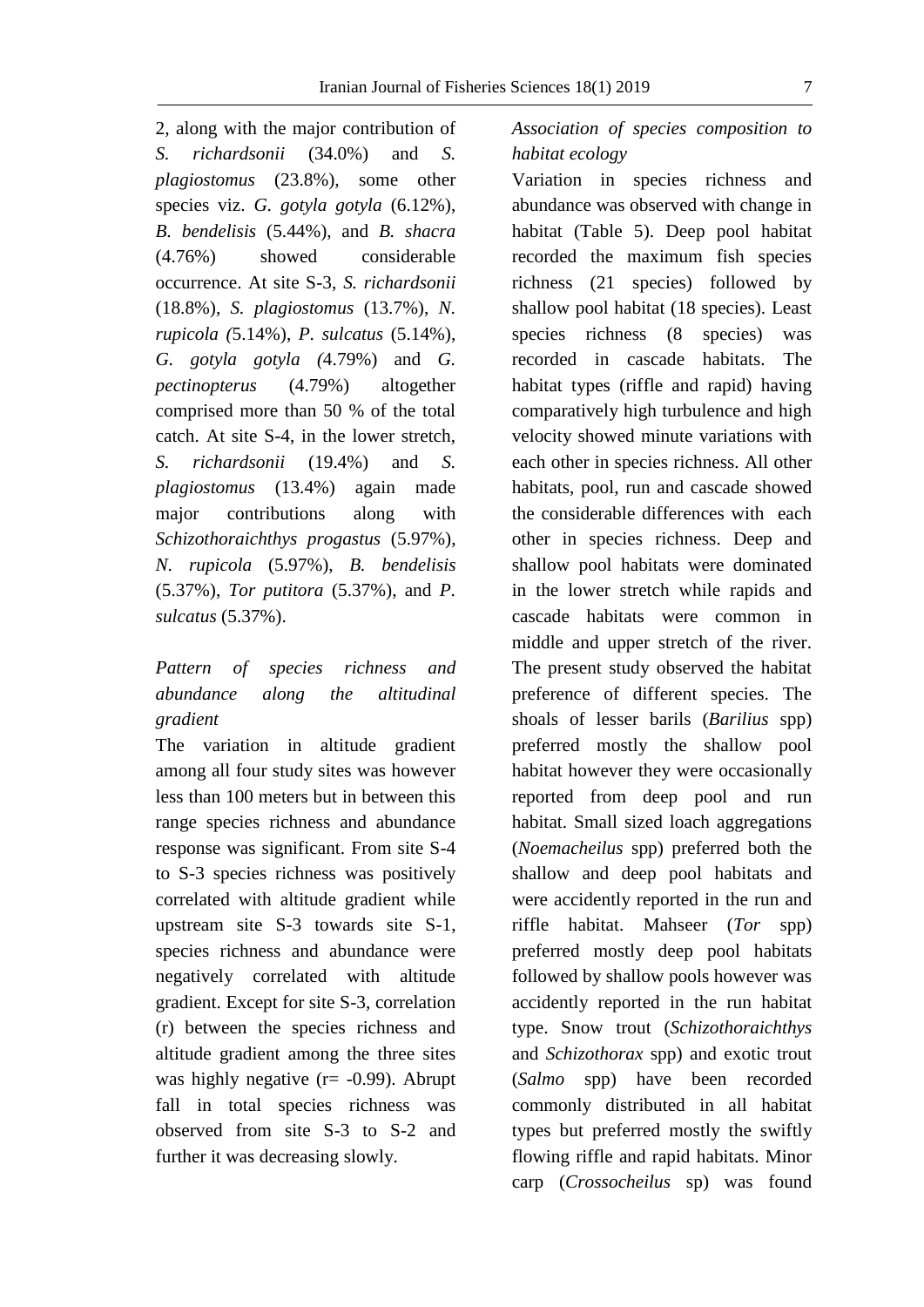common to all habitat types except the cascade habitat. The true hill stream cat fishes (*Glyptothorax*, *Pseudecheneis*  and *Garra* spp) preferred mostly the riffle, rapid and cascade type habitat

and were hardly ever reported in the run and pool habitats. They were totally devoid from shallow pools. Detailed preference of each species is depicted in Table 5.

| Name of fish species         | <b>Habitat type</b> |                 |        |               |                  |         |  |
|------------------------------|---------------------|-----------------|--------|---------------|------------------|---------|--|
|                              | <b>Shallow</b>      | <b>Deep</b>     | Run    | <b>Riffle</b> | Rapid            | Cascade |  |
|                              | pool                | pool            |        |               |                  |         |  |
| Barilius barila              | $\ddot{}$           | $\ddot{}$       |        |               |                  |         |  |
| B. barna                     | $+$                 |                 | $^+$   |               |                  |         |  |
| <b>B.</b> bendelisis         | $\ddot{}$           | $+$             | $^+$   |               |                  |         |  |
| <b>B.</b> shacra             | $\pm$               |                 |        |               |                  |         |  |
| B. vagra                     | $\pm$               | $^{\mathrm{+}}$ |        |               |                  |         |  |
| Crossocheilus latius latius  | $^+$                | $^+$            | $^+$   | $^{+}$        | $^+$             |         |  |
| Garra gotyla gotyla          |                     | $^{+}$          | $^{+}$ | $+$           | $^+$             | $^+$    |  |
| G. lamta                     |                     |                 | $^{+}$ | $+$           | $^+$             | $^+$    |  |
| Glyptothorax cavia           |                     | $^{+}$          | $^{+}$ | $^{+}$        | $^{+}$           | $\pm$   |  |
| G. madraspatanum             |                     |                 | $^{+}$ | $+$           | $^{+}$           | $^+$    |  |
| G. telchitta                 |                     |                 |        | $+$           | $\mathrm{+}$     |         |  |
| G. pectinopterus             |                     | $^+$            |        |               | $\mathrm{+}$     | $^+$    |  |
| Noemacheilus bevani          | $^{\mathrm{+}}$     | $^+$            |        |               |                  |         |  |
| N. gangeticus                | $\mathrm{+}$        | $^{+}$          |        |               |                  |         |  |
| N. montanus                  | $+$                 | $+$             | $^{+}$ | $\pm$         |                  |         |  |
| N. multifasciatus            | $\pm$               | $\pm$           |        |               |                  |         |  |
| N. rupicola                  | $^+$                | $\pm$           |        |               |                  |         |  |
| N. savona                    | $^+$                | $+$             | $^+$   |               |                  |         |  |
| Pseudecheneis sulcatus       |                     |                 |        | $^{+}$        | $^+$             | $^+$    |  |
| Salmo gairdnerii gairdnerii  | $\pm$               | $\pm$           | $^+$   | $\pm$         | $^+$             |         |  |
| Schizothoraichthys progastus | $\pm$               | $^+$            | $^+$   | $+$           | $+$              |         |  |
| Schizothorax plagiostomus    | $+$                 | $^+$            | $^+$   | $^{+}$        | $^{+}$           | $^+$    |  |
| S. richardsonii              | $\pm$               | $\pm$           | $\pm$  | $\pm$         | $\boldsymbol{+}$ | $^+$    |  |
| Tor chilinoides              |                     | $+$             | $^{+}$ |               |                  |         |  |
| T. hexasticus                | $\ddot{}$           | $\,^+$          |        |               |                  |         |  |
| T. putitora                  |                     | $^{+}$          | $^+$   | $^+$          |                  |         |  |
| T. tor                       | $\pm$               | $\,{}^+$        |        |               |                  |         |  |
| <b>Fish Species Richness</b> | 18                  | 21              | 15     | 13            | 12               | 08      |  |

|  | Table 5: Habitat preference of different fish taxa of Pinder River. |  |  |  |  |
|--|---------------------------------------------------------------------|--|--|--|--|
|--|---------------------------------------------------------------------|--|--|--|--|

**+=** present, - =absent

## *Physico-chemical attributes and their correlation with species richness*

Some important physico-chemical attributes were also analysed and were correlated with species richness to know the degree and significance of relationship between them (Table 6). All analysed attributes showed considerable variation from site to site (Table 7). Water temperature showed considerable variation among all

respective sites than all other attributes. Linear decrease in temperature was recorded from the lower stretch (S-4) towards the upper stretch (S-1). A variation of  $2.34 \text{ °C}$  was observed from site S-4 to S-1. Similarly total alkalinity also showed the similar pattern of linear decrease from site S-4 to S-1. Apart from these parameters, all other attributes showed the random variation at various sites rather than a linear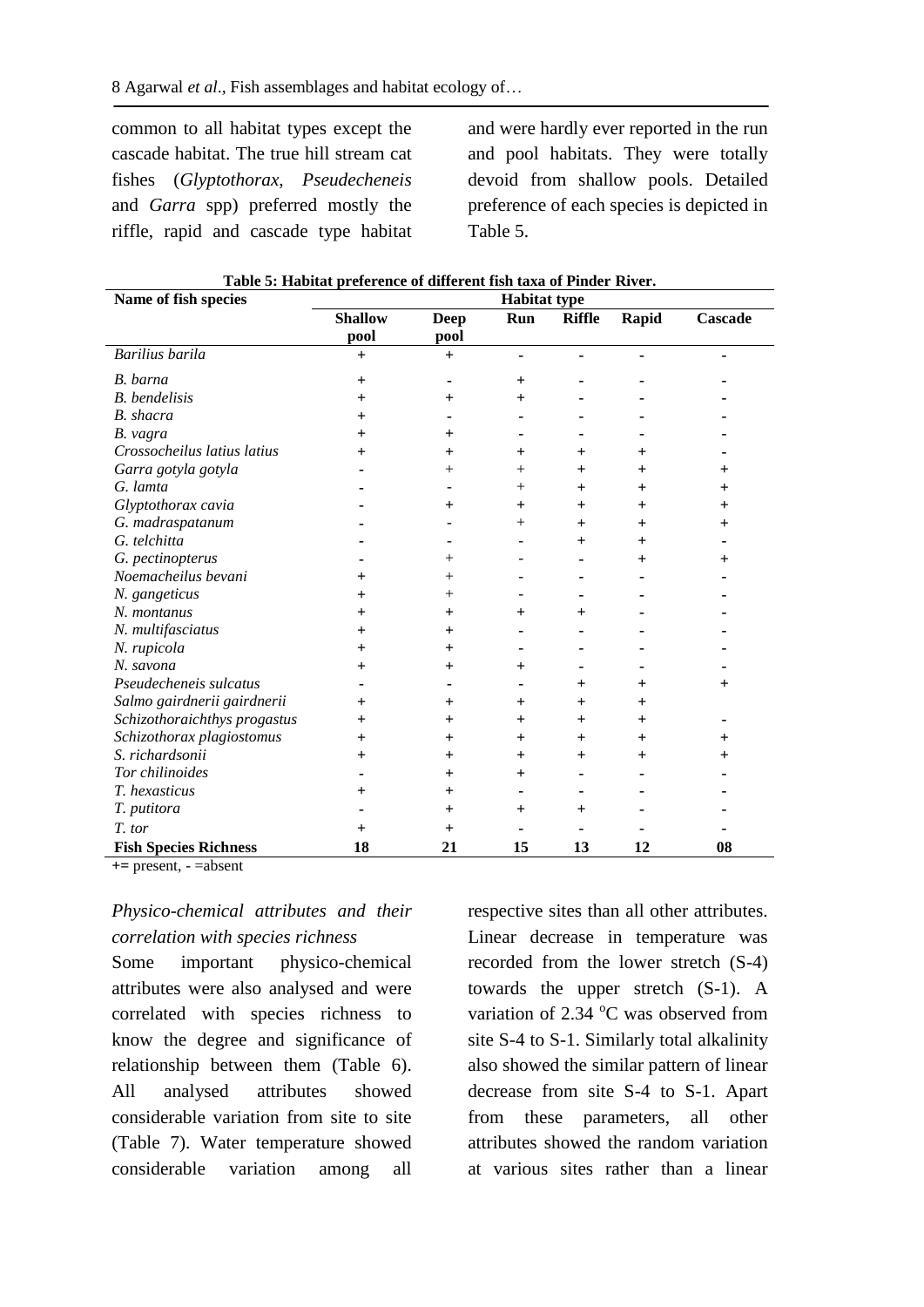variation. Water velocity showed slight variation with swift flow (1.52±0.54 m  $s^{-1}$ ) at site S-2 in the upper stretch and stumpy flow  $(1.24 \pm 0.49 \text{ m s}^{-1})$  at S-4 in the lower stretch of the river. pH was recorded alkaline at all the sites with maximum value at S-4 and lowest value at S-3 both in the lower stretch of the river. Total dissolved solids showed slight variation ranging from  $80.5 \pm 13.35$  mg  $\mathbf{L}^{-1}$ at S-1 to 86.67 $\pm$ 11.83 mg L<sup>-1</sup> at S-2. DO contents recorded high values (>10 mg  $L^{-1}$ ) throughout the river length with slight variation from site to site. Free  $CO<sub>2</sub>$  was 0.28 mg  $L<sup>-1</sup>$  on average ranging from  $0.25 \pm 0.10$  at S-3 to  $0.31\pm0.086$  mg L<sup>-1</sup> at S-1. Turbidity of the water (water transparency) revealed low variation from site to site but variation among different seasons. It

was high during the summer season and low during the winter seasons. Water was found highly turbid (32.33±34.94 NTU) in the lower stretch (S-3) and less turbid (21.83±30.96 NTU) in the upper stretch (S-1). Lower stretch of the river (S-3 and S-4) was more highly turbid than the upper stretch (S-1 and S-2). Statistical correlation revealed that the fish species richness is dependent on the physico-chemical attributes of river water. At all the four study sites in river Pinder, species richness was positively correlated to water temperature, pH, total dissolved solids and total alkalinity while it was negatively correlated with water velocity, dissolved oxygen, free carbon dioxide and turbidity (Table 6).

**Table 6: Correlation coefficient of various physico-chemical attributes with fish species richness at four study sites of River Pinder.**

| <b>Physico-chemical parameters</b> | <b>Sampling sites</b> |         |         |         |  |  |  |
|------------------------------------|-----------------------|---------|---------|---------|--|--|--|
|                                    | $S-1$                 | $S-2$   | $S-3$   | $S-4$   |  |  |  |
| Water temperature $({}^{\circ}C)$  | 0.33                  | 0.21    | 0.1     | 0.18    |  |  |  |
| Water velocity $(m s-1)$           | $-0.43$               | $-0.56$ | $-0.55$ | $-0.23$ |  |  |  |
| pH                                 | 0.43                  | 0.27    | 0.13    | 0.88    |  |  |  |
| TDS $(mg L^{-1})$                  | 0.1                   | 0.14    | 0.16    | 0.12    |  |  |  |
| DO $(mg L-1)$                      | $-0.43$               | $-0.77$ | $-0.85$ | $-0.78$ |  |  |  |
| Free $CO2 (mg L-1)$                | $-0.02$               | $-0.04$ | $-0.48$ | $-0.48$ |  |  |  |
| Total alkalinity (mg $L^{-1}$ )    | 0.48                  | 0.14    | 0.17    | 0.15    |  |  |  |
| Turbidity (NTU)                    | $-0.64$               | $-0.58$ | $-0.61$ | $-0.53$ |  |  |  |

|                         | Table 7: Physico-chemical attributes (mean $\pm$ SD) of Pinder River at four sampling sites. |
|-------------------------|----------------------------------------------------------------------------------------------|
| <b>Physico-chemical</b> | <b>Sampling sites</b>                                                                        |

| $S-1$             | $S-2$             | $S-3$             | $S-4$             |
|-------------------|-------------------|-------------------|-------------------|
| $12.75 \pm 2.09$  | $13.17 \pm 2.18$  | $14.42 \pm 2.93$  | $15.09 \pm 2.81$  |
| $1.37 \pm 0.56$   | $1.52 \pm 0.54$   | $1.28 \pm 0.51$   | $1.24 \pm 0.49$   |
| $7.41 \pm 0.45$   | $7.33 \pm 0.40$   | $7.09 \pm 0.21$   | $7.66 \pm 0.25$   |
| $80.5 \pm 13.35$  | $86.67 \pm 11.83$ | $81.0 \pm 11.73$  | $81.67 \pm 13.97$ |
| $10.32 \pm 0.57$  | $10.17 \pm 0.73$  | $10.18 \pm 0.74$  | $10.09 \pm 0.76$  |
| $0.31 \pm 0.086$  | $0.29 \pm 0.093$  | $0.25 \pm 0.10$   | $0.28 \pm 0.09$   |
| $1.19 \pm 0.24$   | $1.23 \pm 0.28$   | $1.29 \pm 0.30$   | $1.30 \pm 0.32$   |
| $21.83 \pm 30.96$ | $25.67 \pm 29.02$ | $32.33 \pm 34.94$ | $31.17 \pm 35.05$ |
|                   |                   |                   |                   |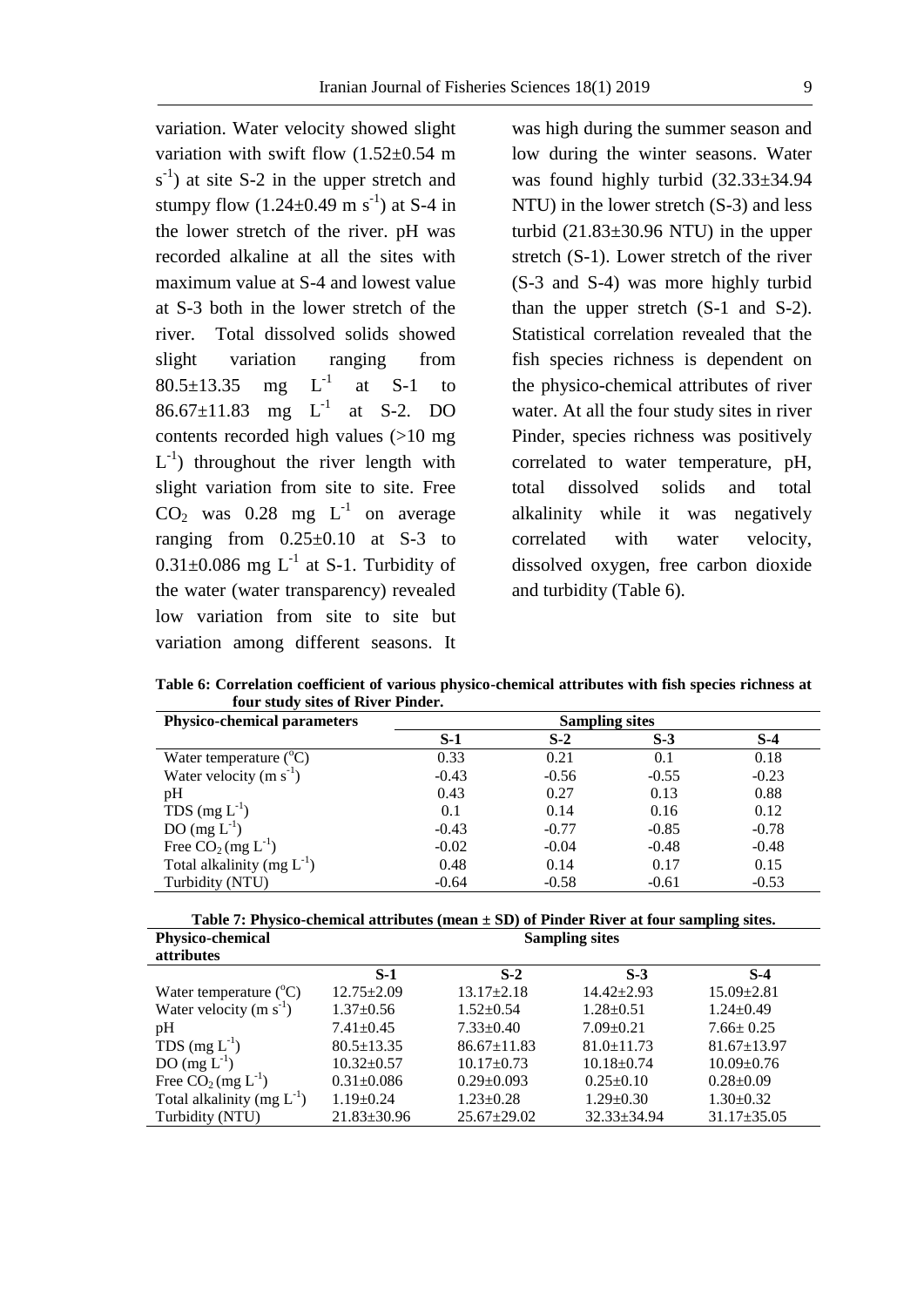## *Conservation status of fish species of Pinder River*

According to the CAMP (Conservation Assessment and Management Plan, 1998) fish species reported from Pinder River fall under different categories (Table 3). About 18.51% of total fish fauna of Pinder was under the endangered (EN) category while 22.22% of it was vulnerable (VU). Instead of this 25.92% of total fish fauna came under low risk near threatened (LRnt), however 29.62% of fish fauna was not assessed (NA) and at least 3.70% of its fish fauna was introduced.

## **Discussion**

River Pinder was explored three decades earlier from viewpoint of documentation of its fish fauna (Badola, 1979; Singh *et al*., 1987) and was found rich in fish diversity. However, it has not so far been investigated with regards to distribution of fish species in relation to various ecological factors (physico-chemical attributes, habitat ecology and altitudinal gradient). Present study is first of its kind for such a Himalayan River in the uplands of Garhwal (India). Previously Badola (1979) had reported 38 fish species from the Pinder River while Singh *et al*. (1987) had reported 37 species from the same river. Earlier there were reports of *Balitora brucei*, *Clupisoma garua*, *G. prashadi*, *G. brevipinnis, G. conirostris*, *G. kashmirensis*, *G. trilineatus*, *Labeo dero*, *L. dyocheilus*, *N. denisoni*, *N. zonatus*, *S. sinuatus*, *Schizothoraichthys esocinus*, *S. intermedius*, *S. micropogon*, *S. longipinnis*, *S.* 

*curvifrons*, *S. Niger* and *S. planifrons*, which we could not find during the period of rigorous studies, while *N. gangeticus*, has been recorded for the first time from this river. The species composition in both earlier studies also varied. The species diversity in the reference river has been decreased with passage of time which may be assigned to various alterations in habitat ecology due to anthropogenic and developmental activities going on with fast pace. Such changes may result into the extermination of some of the native species (Agarwal *et al*., 2011).

 Various environmental factors influence distribution of fish species richness differently and the relationship varies in magnitude (Bhatt *et al*., 2012). The present investigation revealed that habitat ecology, altitude gradient and physico-chemical parameters are the major factors influencing distribution patterns of fish species. About 33% fish species were common to all four sites (both upstream and downstream) showing a long migration range. Bhat (2004) also stated that large numbers of fishes are there which could be reported from both upstream as well as down steam. However, this study also reported that some fish species (14.80%) of River Pinder were restricted to a single site and the remaining were distributed randomly among more than one site, which is in conformity with Agarwal and Singh (2012).

 The present study has reported that fish species richness was negatively correlated with increase in altitudinal gradient along the river length except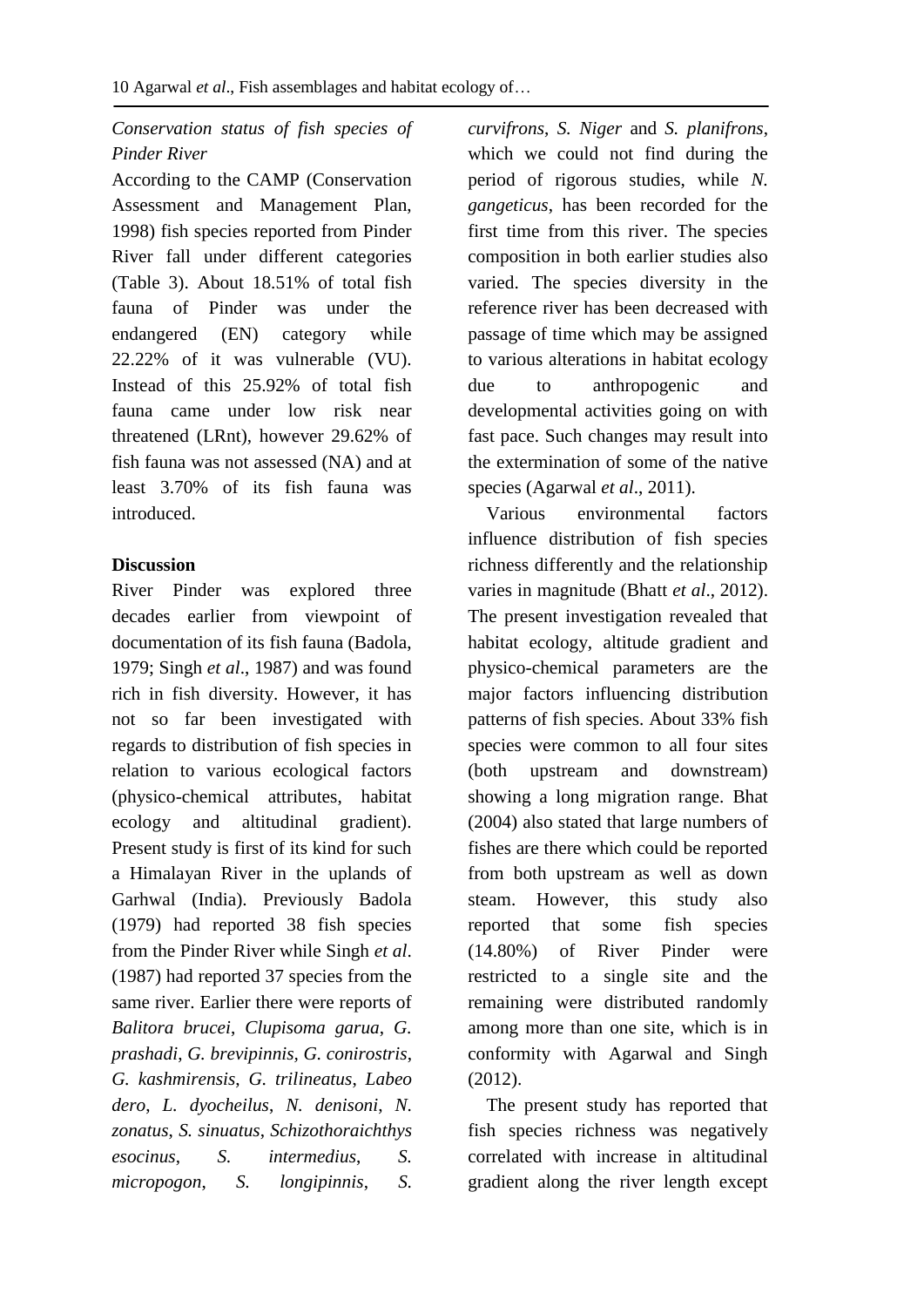site S-3. According to Welcomme (1985) species richness and abundance decreased from downstream to upstream. However, in the present study (from site S-4 towards S-3) species richness and abundance increased with increase in altitude. Low species diversity in the lower stretch of river (S-4) concords with Habit *et al*. (2006); Lakra *et al*. (2010). Along with altitude gradient, stream depth and width being complementary measures of stream volume may be one of the most efficient descriptors of species richness. Various environmental, geographic and topographic features are often described as determinants of species richness patterns along elevational gradients (Kerr and Packer, 1997). Grenouillet *et al*. (2004) and Suarez *et al*. (2011) have observed, a clear increase in species richness along a longitudinal gradient, but this pattern is not linear, with a strong spatial autocorrelation, associated with variation in stream size, stream depth and width.

 Habitat structure of any river is another important factor responsible for the patterns of distribution of fish species. About 7.40% of species were found common to all habitat types while 3.70% of species were found restricted to only a single habitat type. Other species were recorded sharing two or three habitats. The present study revealed that the pool habitat (deep and shallow) was the most preferred habitat. A maximum fish species diversity of 21 species (77.78%) was recorded from the deep pool habitat and 18 species (66.67%) from the shallow pool habitat.

The least species diversity 8 species (29.63%) was recorded from the stepping type cascade habitat with swiftly flowing water. Johal *et al*. (2002) working on the streams of the lower middle western Himalayas, similarly investigated that the pool habitat was the most preferred habitat for fishes inhabiting those streams. All these observations divulge that hill stream fishes are habitat specialists. There is a strong relationship between fish assemblage structure and habitat structure (Meffe and Sheldon, 1988; Lakra *et al*., 2010). Similarly, Galacatoes *et al*. (1996) have identified habitat as one of the primary criteria on which many biological communities are organized.

 All analysed physico-chemical attributes showed considerable variation from site to site, which may be confined to various alterations caused by natural as well as anthropogenic activities taking place along the length of river and land use pattern, thereby controlling the distribution of various sections of fish species in the reference river. Hydrological variables act as environmental filters for the species and colonization of species in the each part of a basin is assigned to hydrological characteristics within the basin (Poff, 1997). The river continuum concept proposes that physical, chemical and biological alterations along a longitudinal gradient in a watershed network drive the rate of species loss or gain, by the change in the probability of cataclysmic events and processes of channel development (Suarez *et al*.,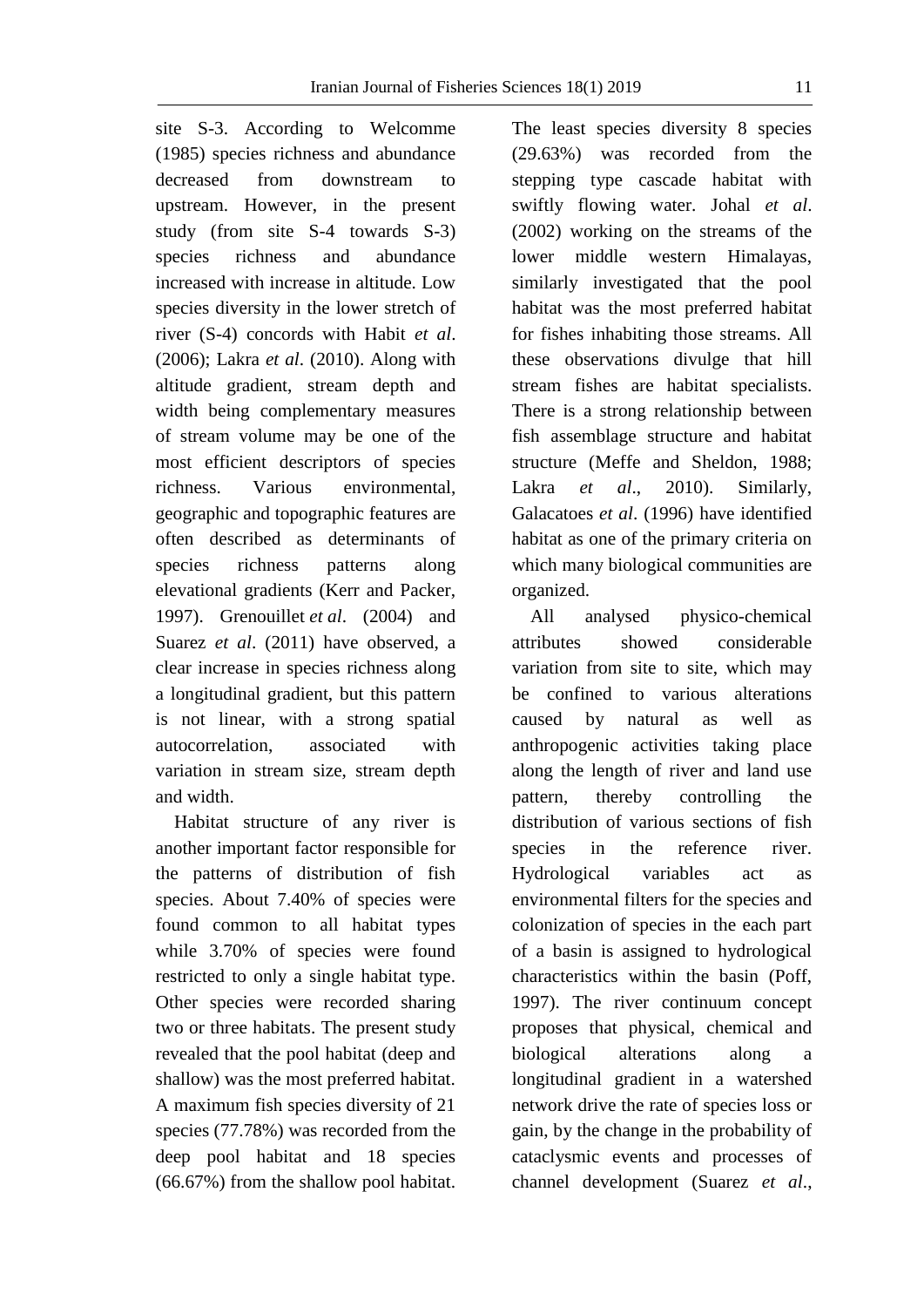2011). The lower stretch of the river recorded higher species diversity confined to less stressful hydrological conditions compared to headwaters, Therefore such hydrological conditions favour higher change rate in species composition, explaining the larger total richness when compared to headwaters (Tondato and Suarez, 2010). Among all physico-chemical attributes, water temperature, pH, total dissolved solids and total alkalinity were positively correlated with species diversity, while water velocity, dissolved oxygen, free  $CO<sub>2</sub>$ , and turbidity showed the negative correlation. The variations among all these physico-chemical attributes at four respective sites were responsible for variations in fish species diversity and distribution.

### **Acknowledgements**

University Grant Commission (UGC), New Delhi, India is thankfully acknowledged for providing financial support in the form of major research project [no. 37-199/2009(SR)].

#### **References**

- **Agarwal, N.K. and Singh, G., 2012.** Documentation of fishes and physico-chemical characters of a stream Indrawati- a spring fed tributary of River Bhagirathi at Uttarkashi (Central Himalaya, Garhwal) India. *Environment Conservation Journal,* 13, 117-124.
- **Agarwal, N.K., Singh, G. and Singh, H., 2011.** Present status of Ichthyofaunal diversity of Garhwal Himalayan River Bhilangana and its tributaries with reference to

changing environment. *Environment Conservation Journal,* 12, 101-108.

- **American Public Health Association (APHA), 2005.** Standard methods for the examination of water and wastewater.  $21<sup>th</sup>$  ed., Washington (DC).
- **Armantrout, N.B., 1999.** Glossary of aquatic habitat inventory technology. American Fisheries Society, 150 P.
- **Arunachalam, M., 2000.** Assemblage structure of stream fishes in the Western Ghats (India). *Hydrobiologia,* 430, 1-31.
- **Badola, S.P., 1979.** Ecological studies on the Ichthyofauna of freshwater resources of Garhwal region (India). Ph.D. Thesis, submitted to HNB Garhwal University, Srinagar (Uttarakhand).280 P.
- **Badola, S.P., 2009.** Ichthyology of the Central Himalaya. India: Transmedia Publication House, Srinagar (Uttarakhand), 206 P.
- **Bhat, A., 2004.** Patterns in the distribution of freshwater fishes in rivers of central Western Ghats, India and their associations with environment gradients. *Hydrobiologia,* 529, 83-97.
- **Bhatt, J.P., Manish, K. and Pandit, M.K., 2012.** Elevational gradients in fish diversity in the Himalaya: water discharge is the key driver of distribution patterns. *PLoS ONE*, 7, e46237.

DOI:10.1371/journal.pone.0046237.

**CAMP, 1988.** Report of the workshop on 'Conservation Assessment and Management Plan (CAMP) for freshwater fishes of India.' Zoo outreach organization and NBFGR,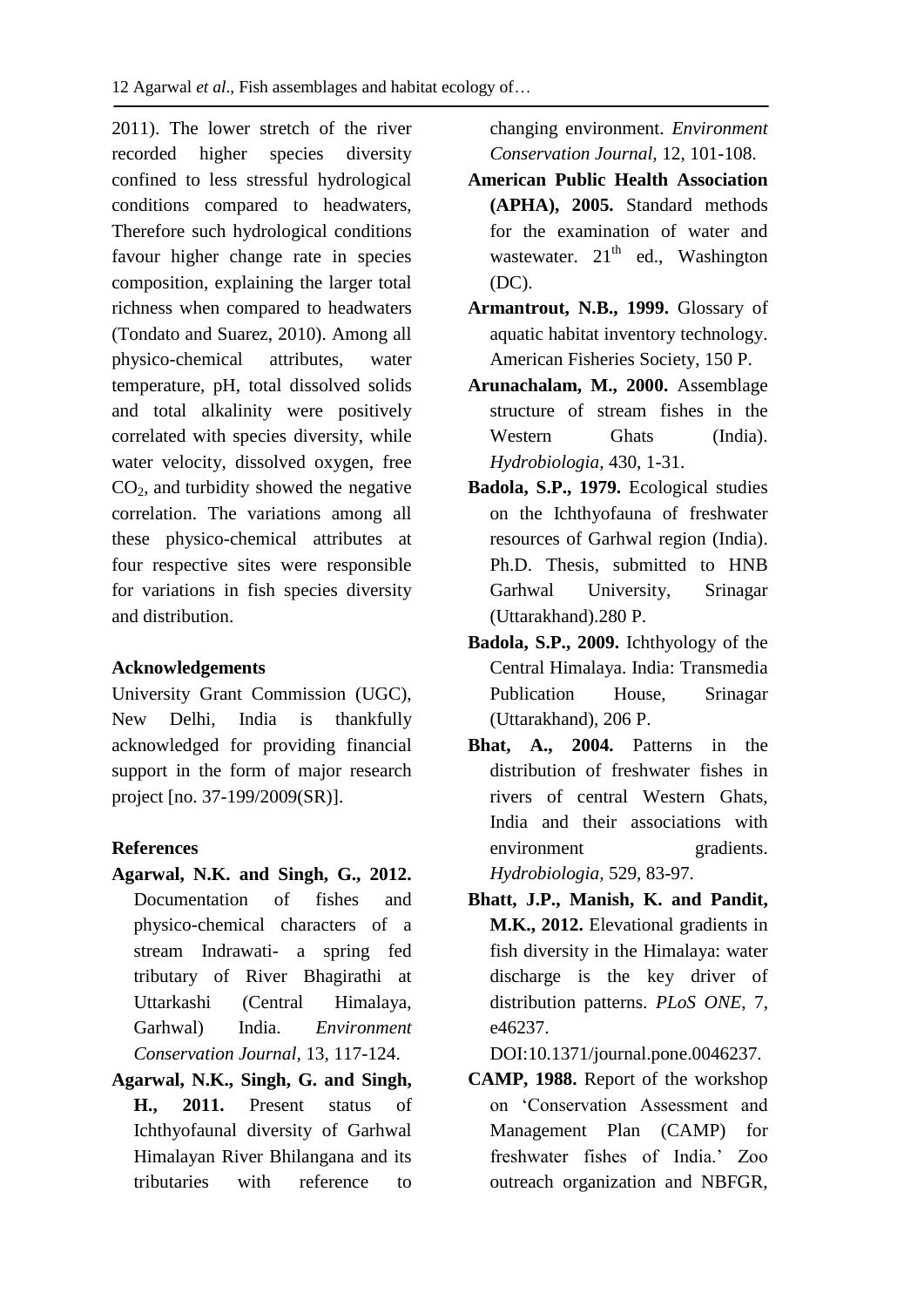Lucknow, 22-26 September, 1997, India, 156 P.

- **Carter, J.C.H., Dadswell**, **M.J., Roff**, **J.C. and Sprules**, **W.G., 1980.** Distribution of zoogeography of planktonic crustaceans and dipterans in glaciated eastern North America. *Canadian Journal of Zoology*, 58, 1355-1387.
- **Day, F., 1958.** The fishes of India: being a natural history of the fishes known to inhibit the seas and freshwater of India, Burma and Ceylon. London: William Dawson, and Sons Ltd. 778 P.
- **Galacatoes, K., Stewart, D.J. and Ibarra, M., 1996.** Fish community patterns of lagoons and associated tributaries in the Ecuadorian Amazon. *Copeia*, 4, 875-894.
- **Gorman**, **O.T. and Karr**, **J.R.**, **1978.** Habitat structure and stream fish communities. *Ecology*, 59, 507-515.
- **Grenouillet, G., Pont, D. and Herisse, C., 2004.** Within-basin fish assemblage structure: the relative influence of habitat versus stream spatial position on local species richness. *Canadian Journal of Fisheries and Aquatic Sciences*, 61, 93-102.
- **Grossman, G.D., 1982.** Dynamics and organisation of a rocky intertidal fish assemblage: the persistence and resilience of taxocene structure. *American Naturalist*, 119, 611-637.
- **Habit, E., Belk, M.C., Tuckfield, R.C. and Parra, O., 2006.** Response of the fish community to human induced changes in the Biobio River in Chile. *Freshwater Biology,* 51, 1- 11.
- **Jayaram, K.C., 2010.** The fresh water fishes of the Indian region. India: Narendra Publishing House, Delhi, 616 P.
- **Johal, M.S., Tandon, K.K., Tyor, A.K. and Rawal, Y.K., 2002.** Fish diversity in different habitats in the streams of the lower middle western Himalayas. *Polish Journal of Ecology,* 50, 45-56.
- **Kerr, J.T. and Packer, L., 1997.** Habitat heterogeneity as a determinant of mammal species richness in high energy regions. *Nature,* 385**,** 252-254.
- **Kerr, J.T., 1997.** Species richness, endemism and the choice of areas for conservation. *Conservation Biology*, 11, 1094–1100.
- **Lakra, W.S., Sarkar, U.K., Kumar, R.S., Pandey, A., Dubey, V.K. and Gusain, O.P., 2010.** Fish diversity, habitat ecology and their conservation and management issue of a tropical river in Ganga basin, India. *Environmentalist*, 30, 306- 319.
- **Meffe, G.K. and Sheldon, A.L., 1988.** The influence of habitat structure on fish assemblage composition in south-eastern black water streams. *American Midland Naturalist*, 120, 225-240.
- **Moyle, P.B. and Vondracek, B., 1985**. Persistence and structure of the fish assemblage in small Californian stream. *Ecology*, 66, 1-13.
- **Oberdorff, T., Guegan, J.F. and Hugueny, B., 1995.** Global patterns of fish species richness in rivers. *Ecography*, 18, 345-352.